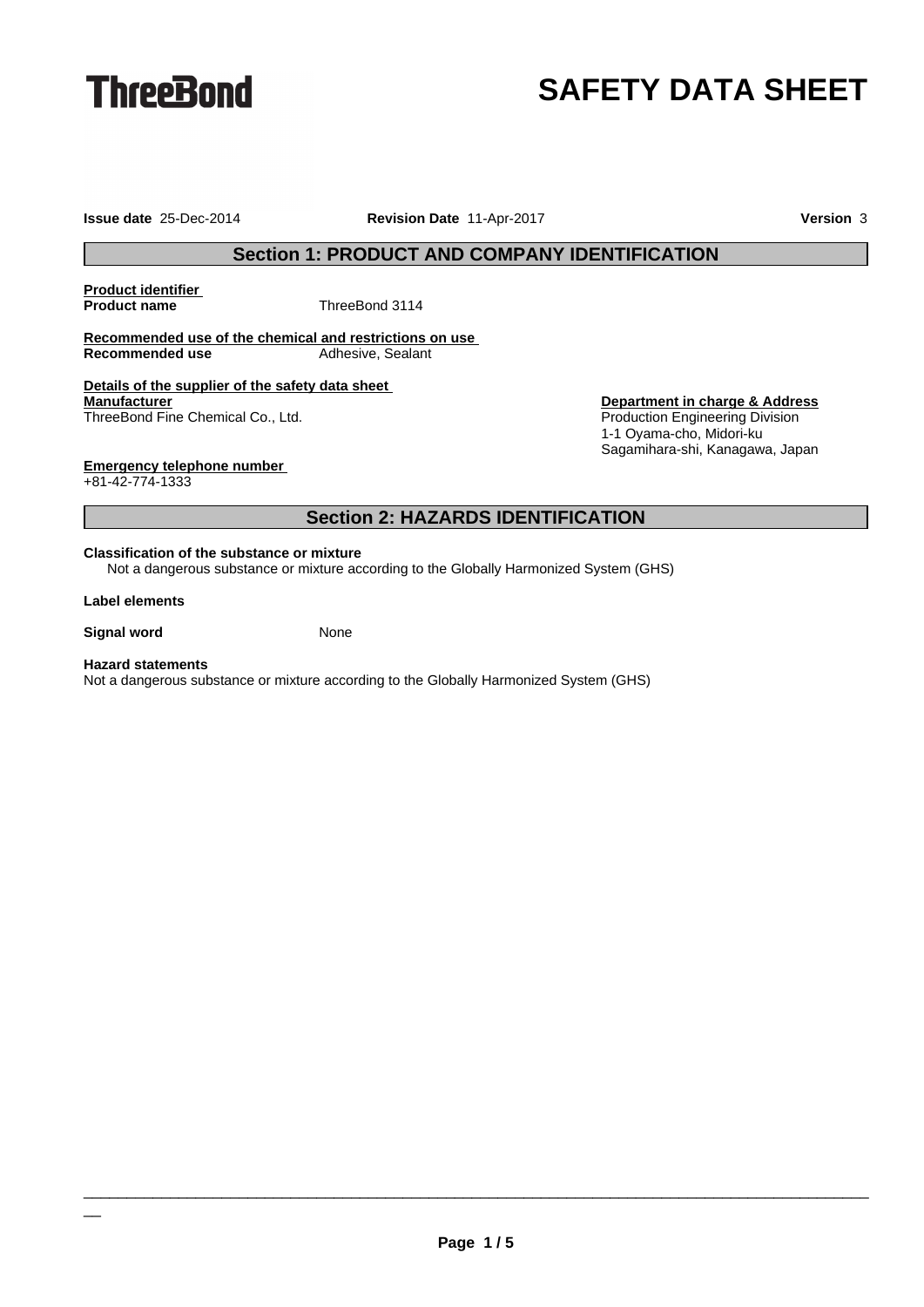### **Section 3: COMPOSITION/INFORMATION ON INGREDIENTS**

 $\_$  ,  $\_$  ,  $\_$  ,  $\_$  ,  $\_$  ,  $\_$  ,  $\_$  ,  $\_$  ,  $\_$  ,  $\_$  ,  $\_$  ,  $\_$  ,  $\_$  ,  $\_$  ,  $\_$  ,  $\_$  ,  $\_$  ,  $\_$  ,  $\_$  ,  $\_$  ,  $\_$  ,  $\_$  ,  $\_$  ,  $\_$  ,  $\_$  ,  $\_$  ,  $\_$  ,  $\_$  ,  $\_$  ,  $\_$  ,  $\_$  ,  $\_$  ,  $\_$  ,  $\_$  ,  $\_$  ,  $\_$  ,  $\_$  ,

**Single substance or mixture** Mixture

Not a dangerous substance or mixture according to the Globally Harmonized System (GHS)

| <b>Chemical name</b>                      | Weight-% | <b>ENCS</b> | <b>ISHL No.</b> | <b>CAS No.</b> |
|-------------------------------------------|----------|-------------|-----------------|----------------|
| Silica                                    |          |             |                 |                |
| lodine and its<br>compounds               | 1-5      |             |                 |                |
| Epoxy resin                               | 35-45    |             |                 |                |
| Photo initiator, Filler,<br><b>Others</b> | 50-60    |             |                 |                |

#### **Industrial Safety and Health Law**

| Law Name                                                                                                                                                     | Chemical Name in Regulation | <b>IOrdinance Number</b> |
|--------------------------------------------------------------------------------------------------------------------------------------------------------------|-----------------------------|--------------------------|
| Notifiable Substances (Law Art.57-2,<br>Enforcement Order Art. 18-2 Item 1, Item 2,<br>Attached Table No.9)                                                  | Silica                      | l312                     |
| Harmful Substances Whose Names Are to be<br>Indicated on the Label (Law Art.57, Para.1,<br>Enforcement Order Art. 18 Item 1, Item 2,<br>Attached Table No.9) | lodine and its compounds    | <b>1606</b>              |
| Notifiable Substances (Law Art.57-2,<br>Enforcement Order Art. 18-2 Item 1, Item 2,<br>Attached Table No.9)                                                  | lodine and its compounds    | <b>1606</b>              |

|                                               | <b>Section 4: FIRST AID MEASURES</b>                                                                                                                                           |
|-----------------------------------------------|--------------------------------------------------------------------------------------------------------------------------------------------------------------------------------|
| <b>Inhalation</b>                             | Remove to fresh air. Seek immediate medical attention/advice.                                                                                                                  |
| <b>Skin contact</b>                           | Wash off immediately with soap and plenty of water while removing all contaminated<br>clothes and shoes. In the case of skin irritation or allergic reactions see a physician. |
| Eye contact                                   | IF IN EYES: Rinse cautiously with water for several minutes. Remove contact lenses, if<br>present and easy to do. Continue rinsing Seek immediate medical attention/advice.    |
| Ingestion                                     | Rinse mouth. Get medical attention.                                                                                                                                            |
|                                               | <b>Section 5: FIRE FIGHTING MEASURES</b>                                                                                                                                       |
| Suitable extinguishing media                  | Water spray (fog) Carbon dioxide (CO2) Extinguishing powder Alcohol resistant foam<br>Sand                                                                                     |
| Specific hazards arising from the<br>chemical | May generate irritate, harmful gas.                                                                                                                                            |
| Special extinguishing media                   | Wear protection gear and extinguish from windward.                                                                                                                             |
|                                               | <b>Section 6: ACCIDENTAL RELEASE MEASURES</b>                                                                                                                                  |
| <b>Personal precautions</b>                   | Wear appropriate protection gear (Refer to Section 8) and avoid eye and skin contact.                                                                                          |
| <b>Environmental precautions</b>              | Keep out of waterways. Avoid release to the environment.                                                                                                                       |

| <b>Methods for containment</b> | In case of small spill, absorb the spill in dry sand, soil or cloth and keep in closed<br>container. In case of large spill, surround the spill by bank to prevent from leakage, and |
|--------------------------------|--------------------------------------------------------------------------------------------------------------------------------------------------------------------------------------|
|                                | collect the spill after it is moved to safety place.                                                                                                                                 |

**Prevention of secondary hazards** Keep ignition source away from spill.

\_\_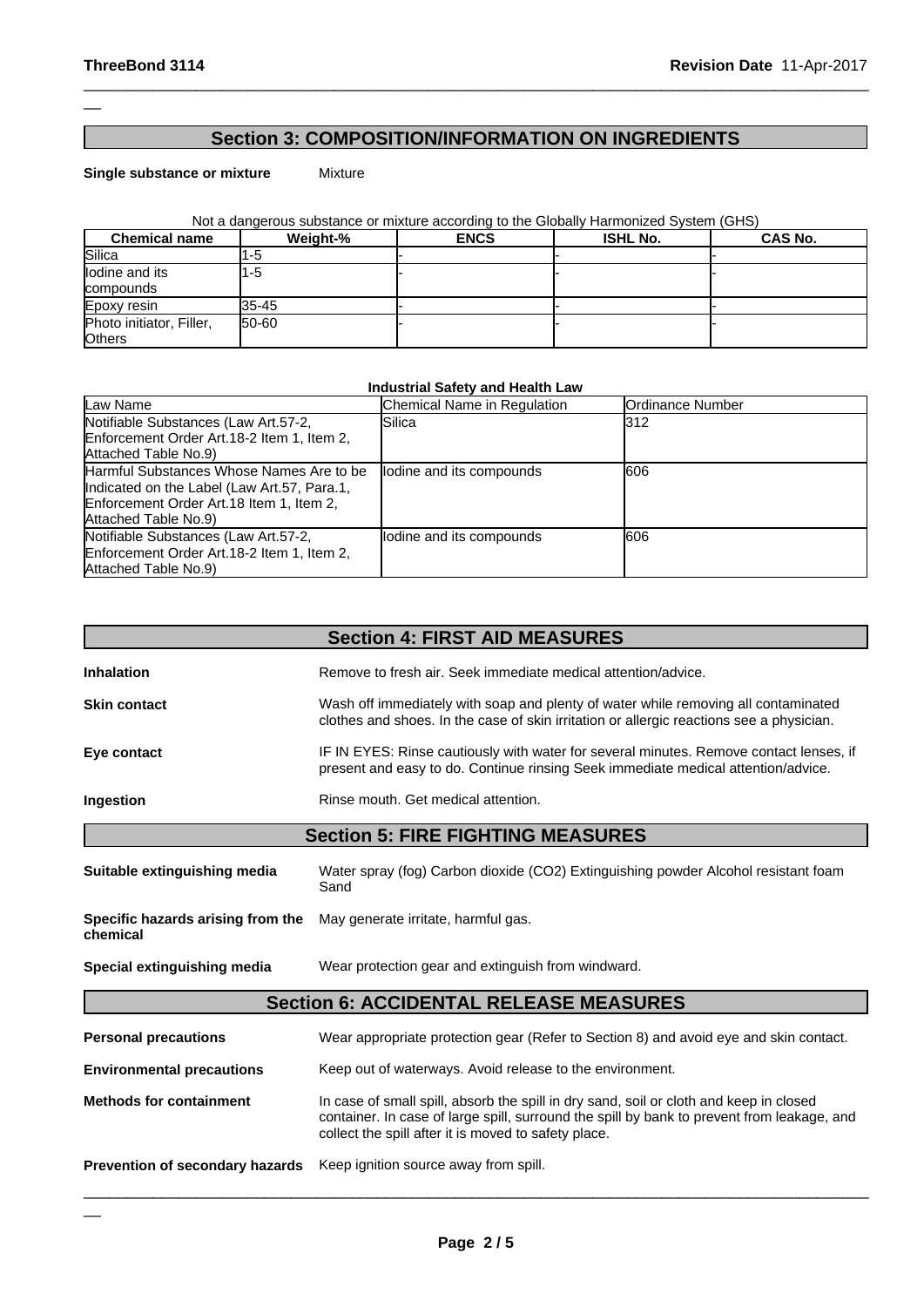#### **Section 7: HANDLING AND STORAGE**

 $\_$  ,  $\_$  ,  $\_$  ,  $\_$  ,  $\_$  ,  $\_$  ,  $\_$  ,  $\_$  ,  $\_$  ,  $\_$  ,  $\_$  ,  $\_$  ,  $\_$  ,  $\_$  ,  $\_$  ,  $\_$  ,  $\_$  ,  $\_$  ,  $\_$  ,  $\_$  ,  $\_$  ,  $\_$  ,  $\_$  ,  $\_$  ,  $\_$  ,  $\_$  ,  $\_$  ,  $\_$  ,  $\_$  ,  $\_$  ,  $\_$  ,  $\_$  ,  $\_$  ,  $\_$  ,  $\_$  ,  $\_$  ,  $\_$  ,

| <b>Handling</b><br><b>Precautions for safe handling</b><br>Advice on safe handling | Take equipment measures listed in Section 8. Wear protection gear.                   |
|------------------------------------------------------------------------------------|--------------------------------------------------------------------------------------|
| Local and general ventilation                                                      | Take equipment measures listed in Section 8. Wear protection gear.                   |
| <b>Storage</b><br><b>Storage conditions</b>                                        | Close lid. Avoid direct sun light and ignition source. Keep appropriate temperature. |
| Material of vessels and<br>packaging                                               | Keep this product in original container. Do not put it back in the container.        |

## **Section 8: EXPOSURE CONTROLS/PERSONAL PROTECTION**

#### **Exposure guidelines**

| <b>Engineering controls</b>   | Install local ventilation or seal source of substances. Install safety shower, hand wash,<br>and eye wash station. Clearly indicate the location. |
|-------------------------------|---------------------------------------------------------------------------------------------------------------------------------------------------|
| Personal protective equipment |                                                                                                                                                   |
| O Respiratory protection      | In case of inadequate ventilation wear respiratory protection                                                                                     |
| O Hand protection             | Wear appropriate protection glove (Made from non-permeable material such as<br>polyethylene, rubber)                                              |
| O Eye/face protection         | Wear safety glasses with side shields (or goggles)                                                                                                |
| O Skin and body protection    | Wear protection apron, protection boots. Wear long sleeve cloth.                                                                                  |
| <b>Other information</b>      | Wash hands thoroughly after handling. When using do not eat, drink or smoke.                                                                      |

#### **Section 9: PHYSICAL AND CHEMICAL PROPERTIES**

| Odor                             | Slight odor       |  |
|----------------------------------|-------------------|--|
| Color                            | Ash gray          |  |
| <b>Property</b>                  | Values            |  |
| рH                               | No data available |  |
| Melting point/freezing point     | No data available |  |
| Boiling point / boiling range    | No data available |  |
| <b>Flash point</b>               | 254 $^{\circ}$ C  |  |
| <b>Evaporation rate</b>          | No data available |  |
| Flammability (solid,             |                   |  |
| gas)                             |                   |  |
| <b>Flammability limit in air</b> |                   |  |
| <b>Upper flammability limit:</b> | No data available |  |
| Lower flammability limit:        | No data available |  |
| <b>Specific gravity</b>          | 1.54              |  |
| <b>Water solubility</b>          | Slightly soluble  |  |
| <b>Autoignition temperature</b>  | 254 °C or above   |  |
| <b>Decomposition temperature</b> | No data available |  |
| <b>Dynamic viscosity</b>         | 26 Pa•s           |  |

**Physical state** Liquid ght odor

> **Property Values** Remarks **data** available **Melting point/freezing point** No data available **Book**<br>**Bookboilding provide**  $\Omega$  *eC* **Evaporation rate** No data available

**Cleveland open cup** 

## **Section 10: STABILITY AND REACTIVITY**

\_\_

**Stability Polymerize by heat and light.** 

**Possibility of hazardous reactions** React vigorously with strong acid or strong base. Curing large amount may generate vigorous heat durign reaction. Vigorous reaction may generate harmful gas, and may result in carbonixation or degradation of reactant.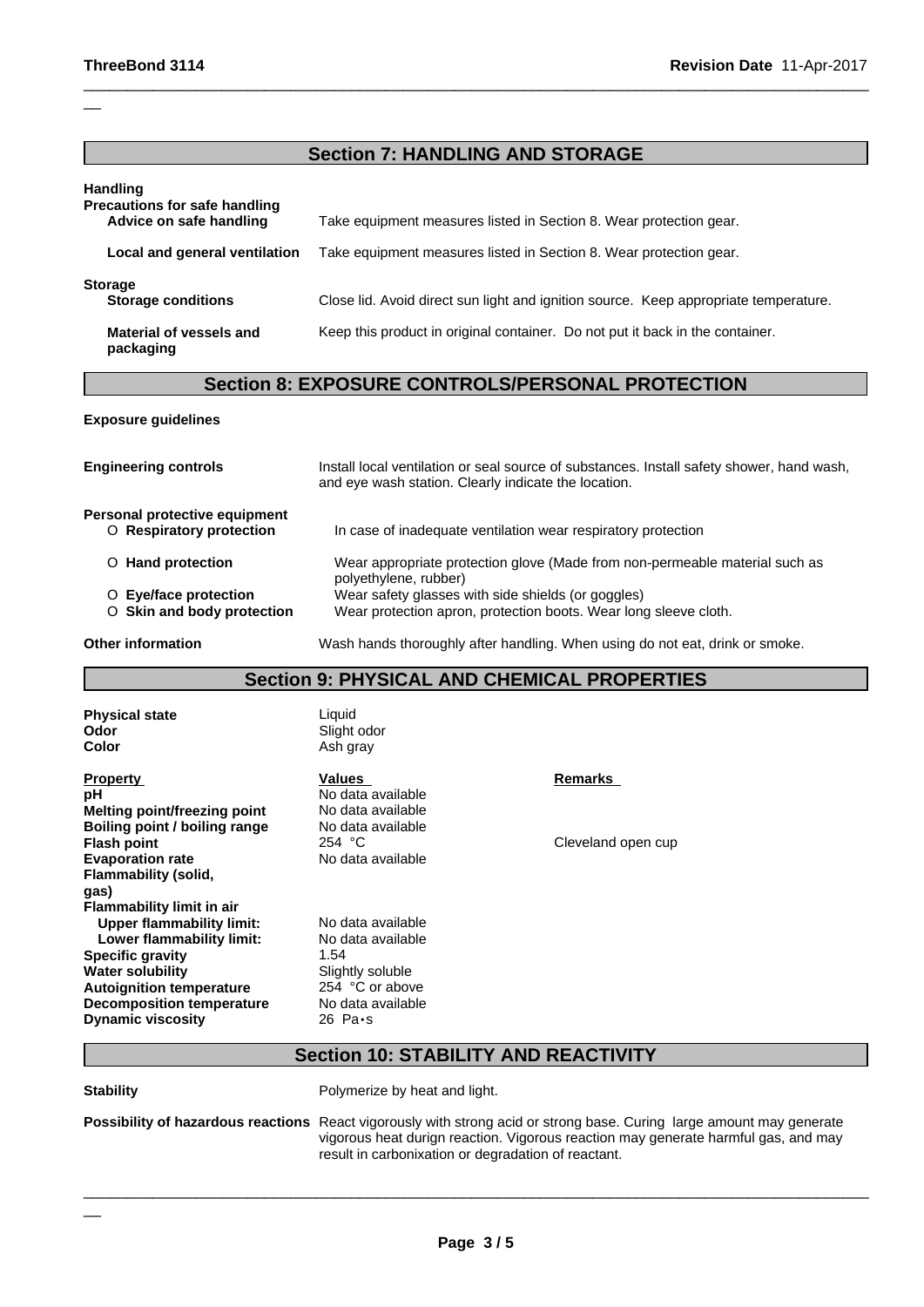| <b>Conditions to avoid</b>                             | Keep at high temperature.                                                                  |
|--------------------------------------------------------|--------------------------------------------------------------------------------------------|
| Incompatible materials                                 | Oxidiers, Bases.                                                                           |
| <b>Hazardous decomposition</b><br>products             | May generate harmful gas by incineration                                                   |
|                                                        | <b>Section 11: TOXICOLOGICAL INFORMATION</b>                                               |
| <b>Acute toxicity</b>                                  |                                                                                            |
| <b>Inhalation LC50</b>                                 | No data available as this product.                                                         |
| Numerical measures of toxicity - Component Information |                                                                                            |
|                                                        | Delayed and immediate effects as well as chronic effects from short and long-term exposure |
| <b>Skin corrosion/irritation</b>                       | No data available as this product.                                                         |
| Serious eye damage/eye irritation                      | No data available as this product.                                                         |
| <b>Sensitization</b>                                   | No data available as this product.                                                         |
| Germ cell mutagenicity                                 | No data available as this product.                                                         |
| Carcinogenicity                                        | The table below indicates whether each agency has listed any ingredient as a<br>carcinogen |
| <b>Reproductive toxicity</b>                           | No data available as this product.                                                         |

 $\_$  ,  $\_$  ,  $\_$  ,  $\_$  ,  $\_$  ,  $\_$  ,  $\_$  ,  $\_$  ,  $\_$  ,  $\_$  ,  $\_$  ,  $\_$  ,  $\_$  ,  $\_$  ,  $\_$  ,  $\_$  ,  $\_$  ,  $\_$  ,  $\_$  ,  $\_$  ,  $\_$  ,  $\_$  ,  $\_$  ,  $\_$  ,  $\_$  ,  $\_$  ,  $\_$  ,  $\_$  ,  $\_$  ,  $\_$  ,  $\_$  ,  $\_$  ,  $\_$  ,  $\_$  ,  $\_$  ,  $\_$  ,  $\_$  ,

**STOT - single exposure** No data available as this product. **STOT** - **repeated exposure** No data available as this product.

**Aspiration hazard** No data available as this product.

## **Section 12: ECOLOGICAL INFORMATION**

| <b>Ecotoxicity</b><br>Acute aguatic hazard | No data available as this product. |
|--------------------------------------------|------------------------------------|
| <b>Chronic aquatic hazard</b>              | No data available as this product. |

| <b>Persistence and degradability</b>                                                  | No data available as this product. |
|---------------------------------------------------------------------------------------|------------------------------------|
| <b>Bioaccumulation</b><br>No data available as this product.<br>Component Information | No information available           |
| <b>Endocrine disruptor information</b>                                                | No data available as this product. |

## **Section 13: DISPOSAL CONSIDERATIONS**

**Waste from residues / unused products**

\_\_

Dispose of in accordance with national, state and local regulations. Consult industrial waste managent companies for waste. Do not release this product to natural